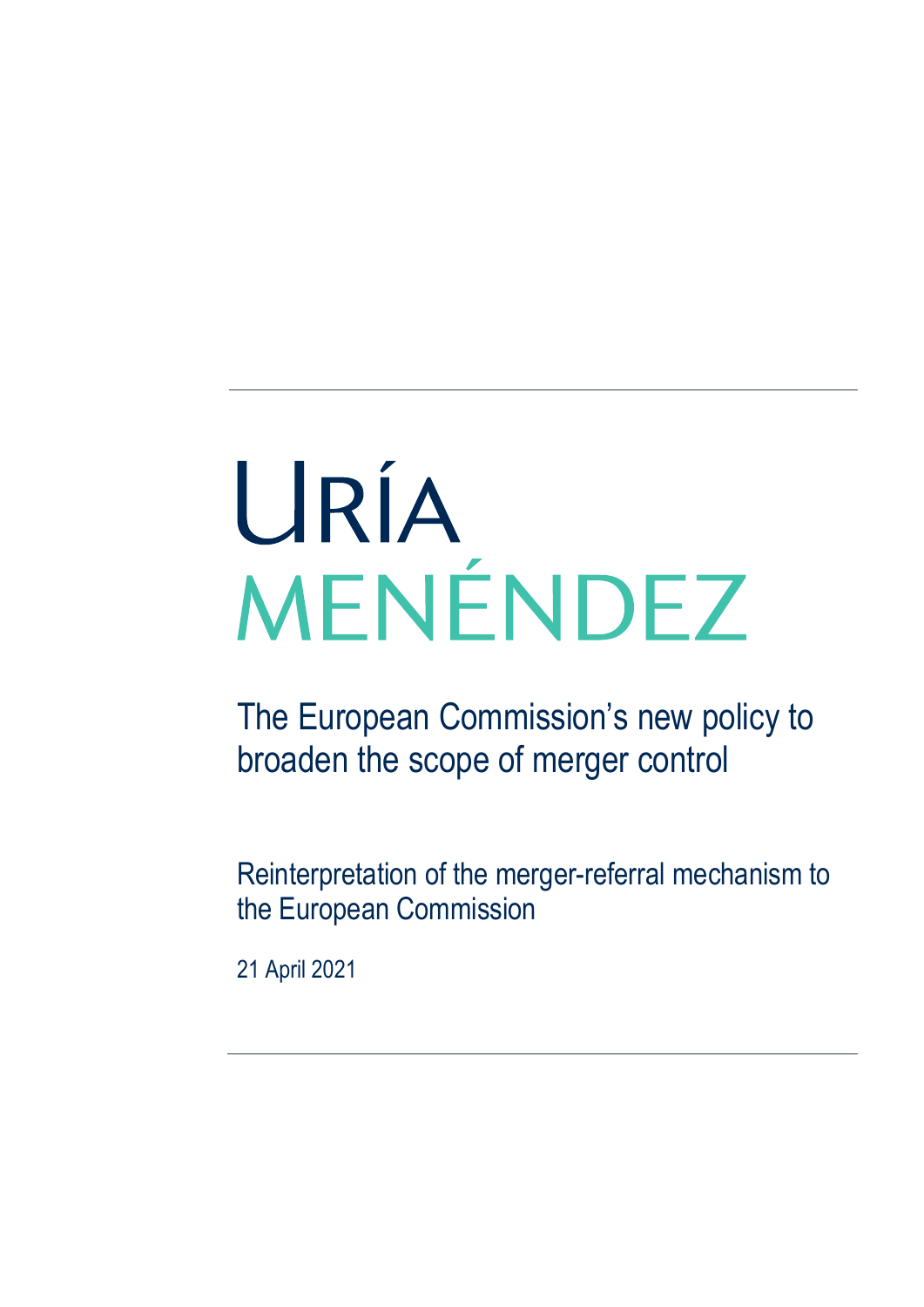

# Table of contents

| Background: the European merger-control regime and referral |  |
|-------------------------------------------------------------|--|
| The European Commission's new approach to the referral of   |  |
|                                                             |  |
|                                                             |  |
|                                                             |  |
|                                                             |  |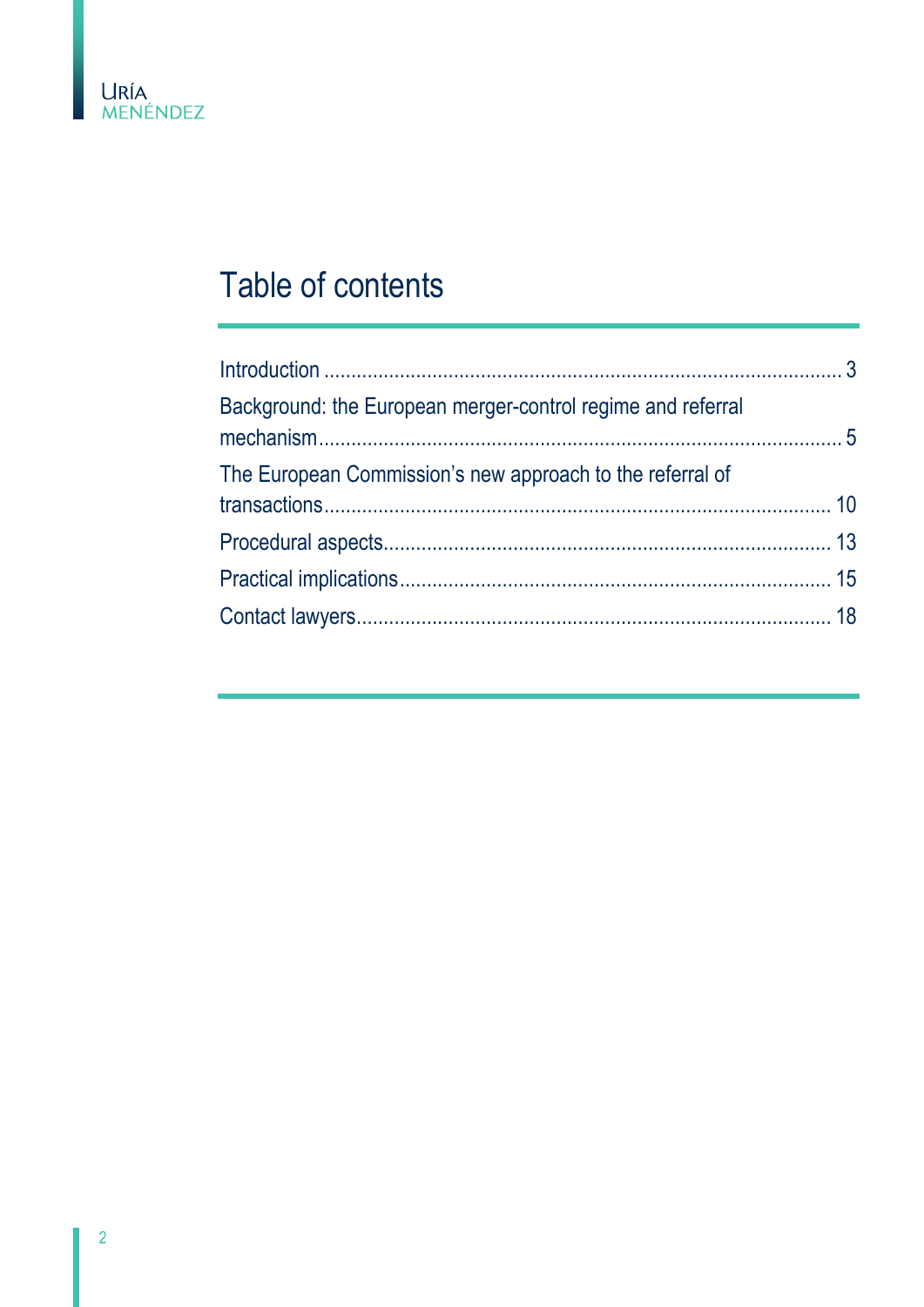## <span id="page-2-0"></span>Introduction

The European Commission has recently issued Guidance on the application of the referral mechanism established in Article 22 of the Merger Regulation. The Guidance allows the Commission to review transactions that meet neither European nor national notification thresholds. To date, such transactions have not been subject to prior review and clearance by the European Commission. The change in approach has created significant legal uncertainty (especially, among others, in the technology, health/pharmaceuticals and digital-market sectors) that will affect transactions' calendars and risk assessment, which will have to be carried out on a case-by-case basis.

[Commission Guidance on the application of the referral mechanism set out in Article 22 of the Merger](https://eur-lex.europa.eu/legal-content/EN/TXT/?uri=CELEX%3A52021XC0331%2801%29&print=true)  [Regulation to certain categories of cases](https://eur-lex.europa.eu/legal-content/EN/TXT/?uri=CELEX%3A52021XC0331%2801%29&print=true)

The European Commission (the "**Commission**") has decided to implement a radical shift in connection with merger analysis and has *de facto* extended its authority to review specific transactions that it could not previously review (or, as asserted by the Commission, it had refrained from reviewing). Until now, concentrations that did not meet the thresholds for notification to the Commission or to Member States' national competition authorities (individually an "**NCA**" and, collectively, the "**NCAs**") could be implemented without prior notification and clearance, and there existed no risk of subsequent review by the Commission. The situation has changed drastically since last 26 March with the Commission's adoption of Guidance on the application of the referral mechanism under Article 22 of Council Regulation 139/2004 of 20 January 2004 on the control of concentrations between undertakings (the "**Guidance**" and "**Merger Regulation**", respectively).

The Guidance will undoubtedly create significant legal uncertainty in M&A transactions given that it establishes the possibility of the Commission reviewing transactions that, without reaching the thresholds for notification to the European Union (the "**European Union**" or "**EU**", indistinctively) or the NCAs, affect trade between Member States and threaten to significantly affect competition. This review can be carried out both before the transaction is implemented and after its execution for an unspecified period of time, although it appears that the period should not exceed one year.

The goal of this new policy is to capture "killer acquisitions", as well as other types of acquisitions of companies that, despite having little or no turnover, either play, or have the potential to play, an important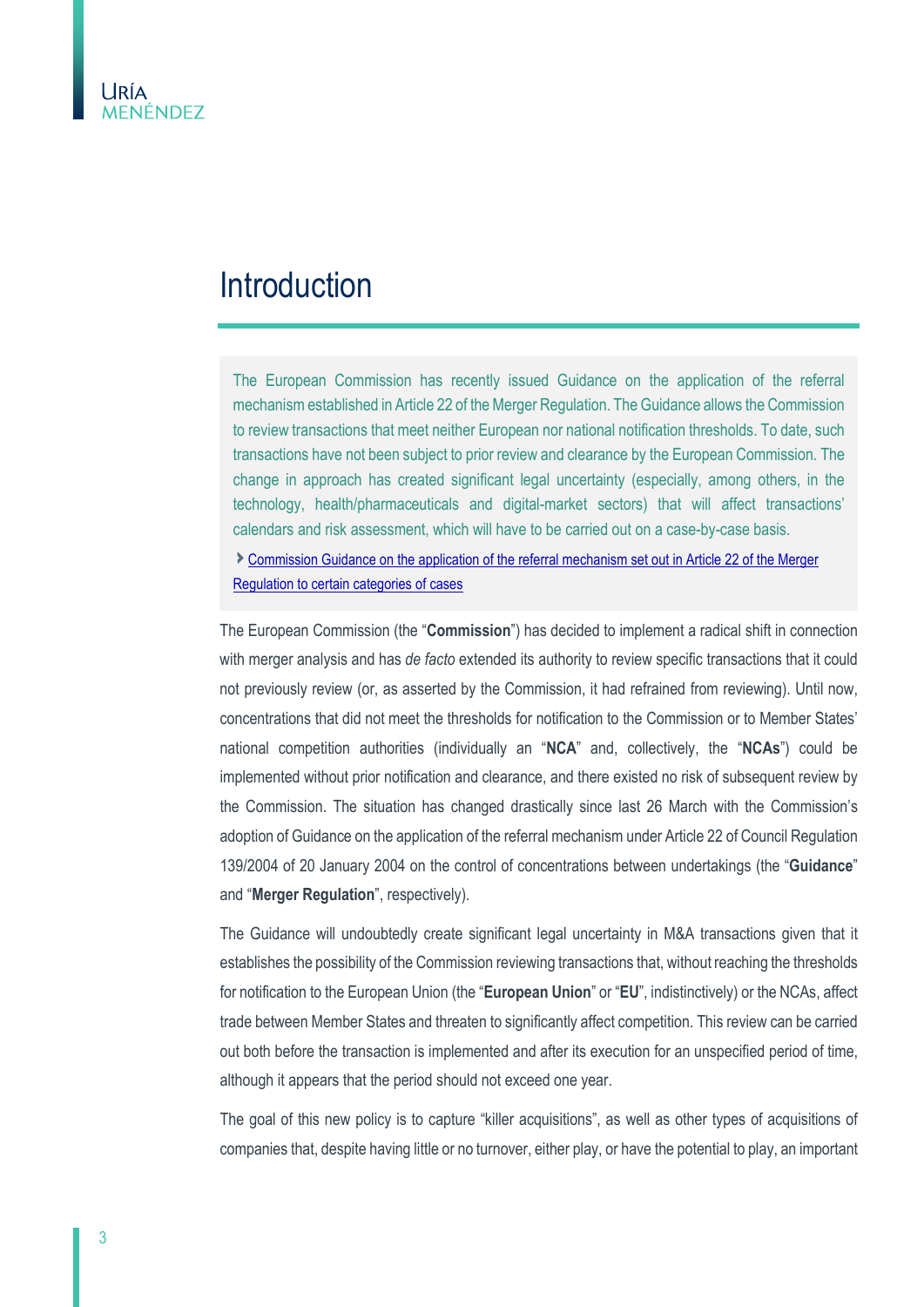

role in terms of market competition. While the Commission acknowledges that these transactions typically take place in the pharmaceuticals sector or in the context of the digital economy, the Guidance expressly states that the Commission's new interpretation could be extended to other sectors.

The manner in which the Commission's powers was chosen to be extended involved reinterpreting the mechanism for referrals of concentrations by national authorities to the Commission established in Article 22 of the Merger Regulation. To date, the Commission's approach has been to review transactions referred by national authorities only when the national authorities had jurisdiction over the concentration (i.e. the notification thresholds were met in at least one EU Member State) and the transaction had effects on trade between Member States and significantly threatened competition in the State requesting the referral. After issuing the Guidance, the Commission intends to accept referral requests even if the transactions do not meet the thresholds of either the Commission or those of any Member State; the Commission will even encourage national authorities to refer cases in which the transaction could constitute a "risk to competition in the European Union".

This change – which may potentially go unnoticed by many given that it is not an actual legislative amendment – is of immense practical significance in connection with the design and execution of M&A transactions. Firstly, it will require an analysis of the competition risks of the transaction that goes far beyond the mere verification of whether or not the notification thresholds are met, as has been the case to date. It will therefore be necessary to assess the best strategy on a case-by-case basis to limit the risk of the transaction being referred to the Commission or, at the very least, to obtain some certainty as to whether the risk is sufficiently high so as to require appropriate contractual clauses to cover the risk. Lastly, but not least, it will necessitate taking into account the impact that the new policy may have on the calendar for closing the transaction in order to adapt, if necessary, the long-stop-date clauses.

In short, the Guidance represents a highly controversial shift that will undoubtedly likely give rise to future litigation in EU courts. In the meantime, it is important to take this development into account, as it has the potential to significantly complicate and delay a transaction if the implications of the Guidance have not been properly taken into consideration at an early stage.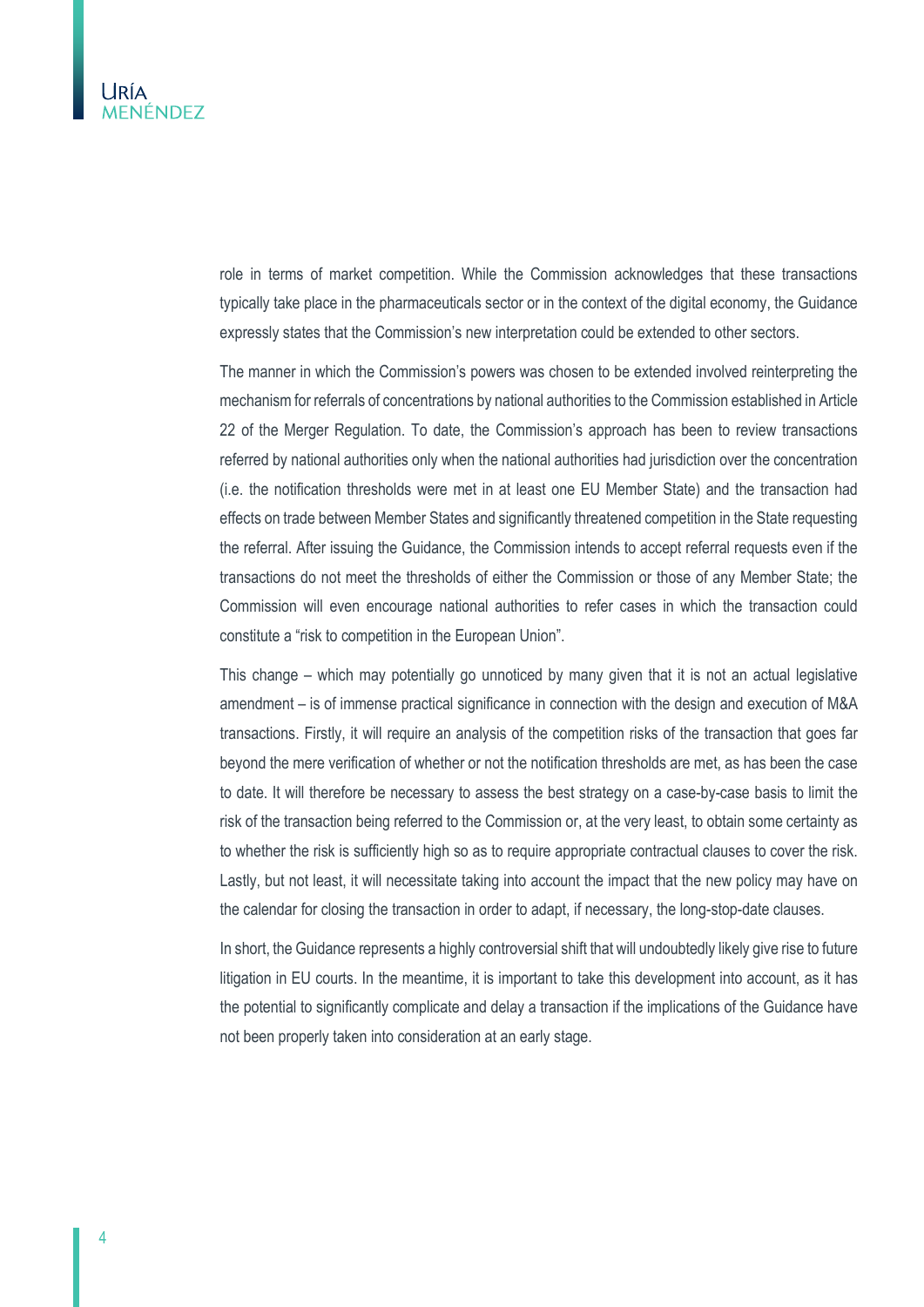

## <span id="page-4-0"></span>Background: the European merger-control regime and referral mechanism

#### **1) The distribution of powers and jurisdiction between the Commission and Member States**

**The European merger-control regime establishes a dual, exclusionary system**. The Commission retains jurisdiction and authority to review specific concentrations while NCAs have authority to review others. If the requirements (known as "thresholds") for notification to either the Commission or the Member States are not met, the transaction need not be notified prior to implementation or reviewed *expost* by the competition authorities (i.e. the Commission or the competition authorities of the 27 Member States) and, thus, the concentration is not subject to a standstill obligation.

**The Commission**, in turn, retains exclusive jurisdiction to review mergers that exceed substantially high turnover thresholds, as set out in Article 1 of the Merger Regulation. These thresholds are based on the turnover generated by the undertakings concerned in the preceding fiscal year and, where appropriate, any subsequent variations until the signing of the transaction. If these thresholds are met, the transaction must be notified to the Commission. Moreover, the transaction must receive clearance from the Commission before being implemented; otherwise the parties may face fines for gun jumping.

If the transaction does not meet the thresholds for mandatory notification to the Commission, an assessment of whether the thresholds for prior notification to any of the competition authorities of the Member States are met must be made, with the transaction remaining at a standstill until authorisation is obtained.

**National notification thresholds** are set by each Member State on the basis of the competition and economic-policy criteria they consider appropriate (i.e. which transactions they consider to be potentially "dangerous" for future competition and those they do not). By way of example:

- **-** in some Member States, the thresholds are linked exclusively to the parties' turnover of the parties, which must have some connection with the corresponding Member State;
- **-** in others, however, such as in Germany and Austria, additional thresholds pertaining to the value of the transaction were introduced in 2017. The goal was to ensure that transactions in which the target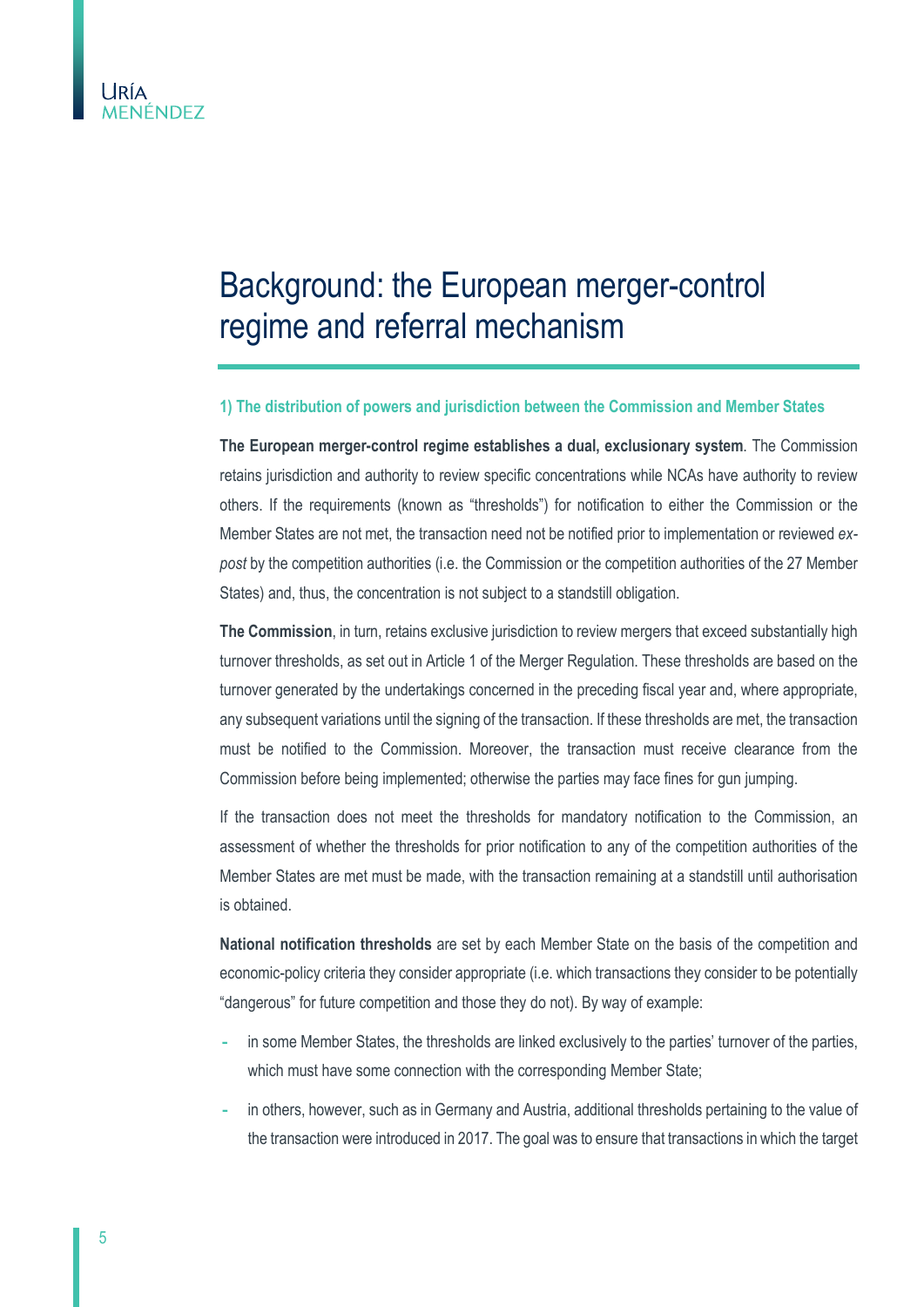

had limited turnover – but a high competitive potential in the future – would not circumvent the *exante* control of the competition authorities;

**-** in other Member States – notably Spain and Portugal – in addition to turnover thresholds, alternative market-share thresholds of the concerned parties also apply. The market-share threshold makes it possible to capture transactions in small markets or markets where the parties have low turnover, but where the target is expected to have significant market position. In Spain, market shares are calculated on the basis of past turnover; in Portugal, depending on the case, projected future turnover can also be taken into account in exceptional cases.

Under the system described above, the distribution of authority and jurisdiction between the Commission and the NCAs to review a merger was relatively clear. While Merger Regulation established specific exceptions, they were generally, as explained below, well defined and limited, which afforded legal certainty to operators who decided to carry out transactions. Most importantly, one issue was entirely clear: if a transaction did not meet either the European or national notification thresholds, it would not be subject to the obligation of prior notification to any competition authority in the EU.

#### **2) The exception of Article 22 of the Merger Regulation – The mechanism for referral of concentrations from Member States to the Commission**

One of the exceptions to the distribution of jurisdiction between the Commission and the Member States is the "referral mechanism" established in Article 22 of the Merger Regulation. This mechanism allows **one or multiple Member States to request that the Commission** review a transaction that the Commission did not initially have authority to review since the European notification thresholds were not met.

Under Article 22, referral requests could only be made if the concentration met two requirements: *(i)* it affects trade between Member States and *(ii)* it threatens to significantly affect competition in the territory of the Member State requesting the referral.

If a Member State decided to refer a merger under Article 22 other Member States could join that request within a specified period of time. Once the Commission received the request, it adopted a decision accepting or declining the referral.

**-** *If the Commission accepted the referral request*, the States making (or joining the request) the request ceased to have jurisdiction over the merger, and the Commission analysed the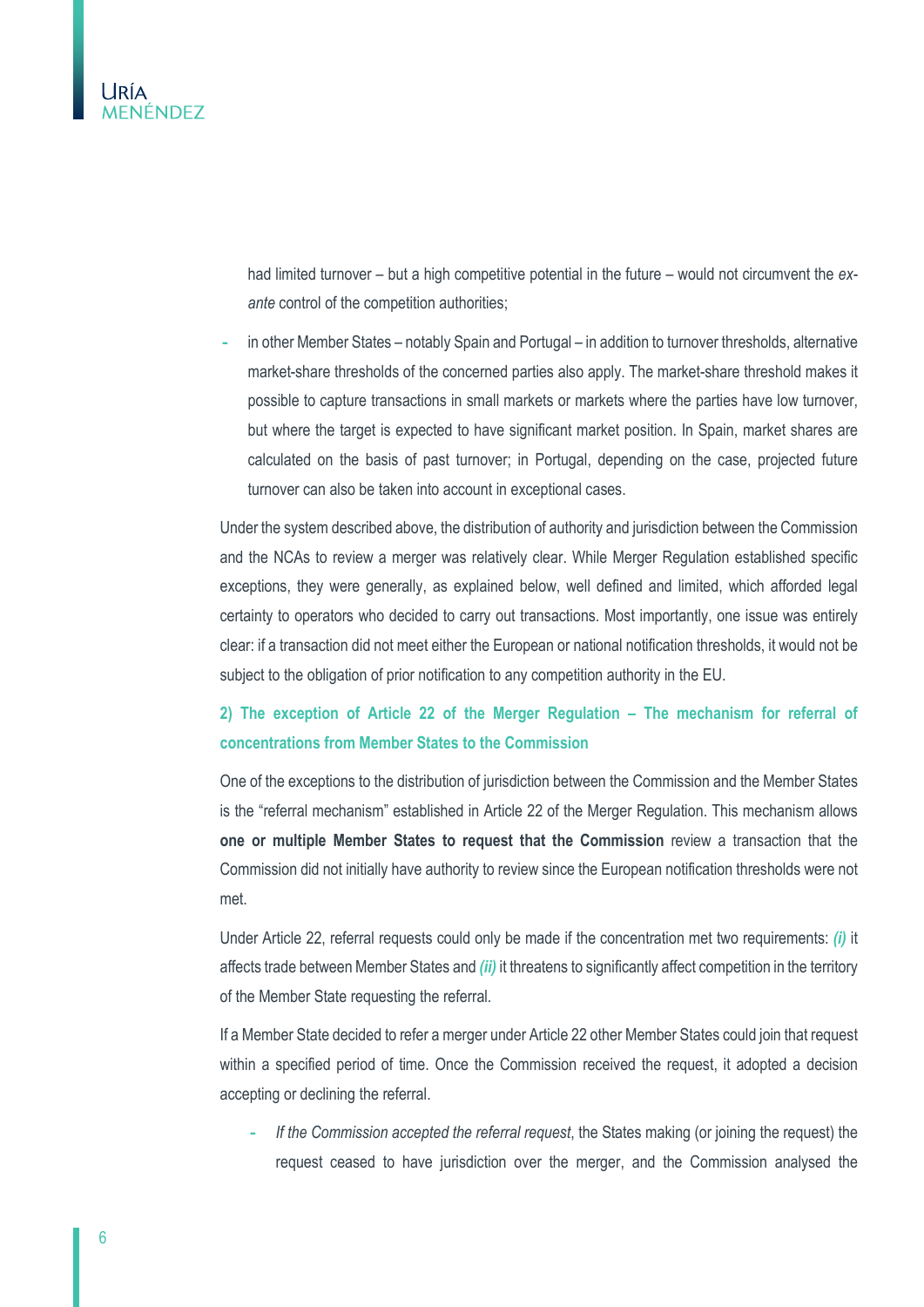

concentration and adopted a decision on the merits taking into account the impact of the transaction on the Member States making (or joining) the referral request, in addition to trade between Member States in general. Member States that did not make a referral request – or that did not join to it – were entitled to analyse the merger in parallel if their national notification thresholds were met, limiting their substantive analysis to that particular Member State.

**-** Conversely, *if the Commission did not accept the referral*, there was no alteration of the distribution of authority under the Merger Regulation. In such case, the States requesting the referral (and the joining Member States) would review the transaction if it fulfilled the national notification thresholds, applying their national merger-control rules.

When deciding whether to accept a referral under Article 22(1) of the Merger Regulation, the Commission generally took into consideration ifthe referred transaction was likely to adversely affect competition in multiple Member States and whether the Commission was better placed than the NCAs to review the transaction. This was often the case where the affected markets had a European dimension and commitments to divest assets or other remedies would be necessary in order to authorise the transaction, with a scope going beyond the territory of the Member States requesting the referral.

Finally, Article 22(5) establishes that **the Commission itself** may identify the existence of a significant risk to competition and in trade between Member States, thus **inviting** the NCAs to request the referral of the transaction to the Commission (if they have not previously done so on their own initiative).

#### **3) The interpretation of Article 22 of the Merger Regulation to date: referral is only possible if the notification thresholds are met in at least one Member State**

Article 22, known as the "Dutch clause", has its origins in an atypical and anachronistic situation that no longer exists. Historically, the Netherlands lacked their own merger-control rules and requested the inclusion of a provision in the previous European regulation of 1989 that would allow the Dutch authority to refer mergers to the Commission that could significantly affect competition in that State and that escaped their national legislation.

Currently, every EU Member State other than Luxembourg has its own merger-control legislation, and hence, the original rationale of Article 22 of the Merger Regulation has become obsolete. The Commission had therefore made it clear in its decision-making practice, including in working papers reviewing the merger-control framework, that it discouraged referral requests from Member States that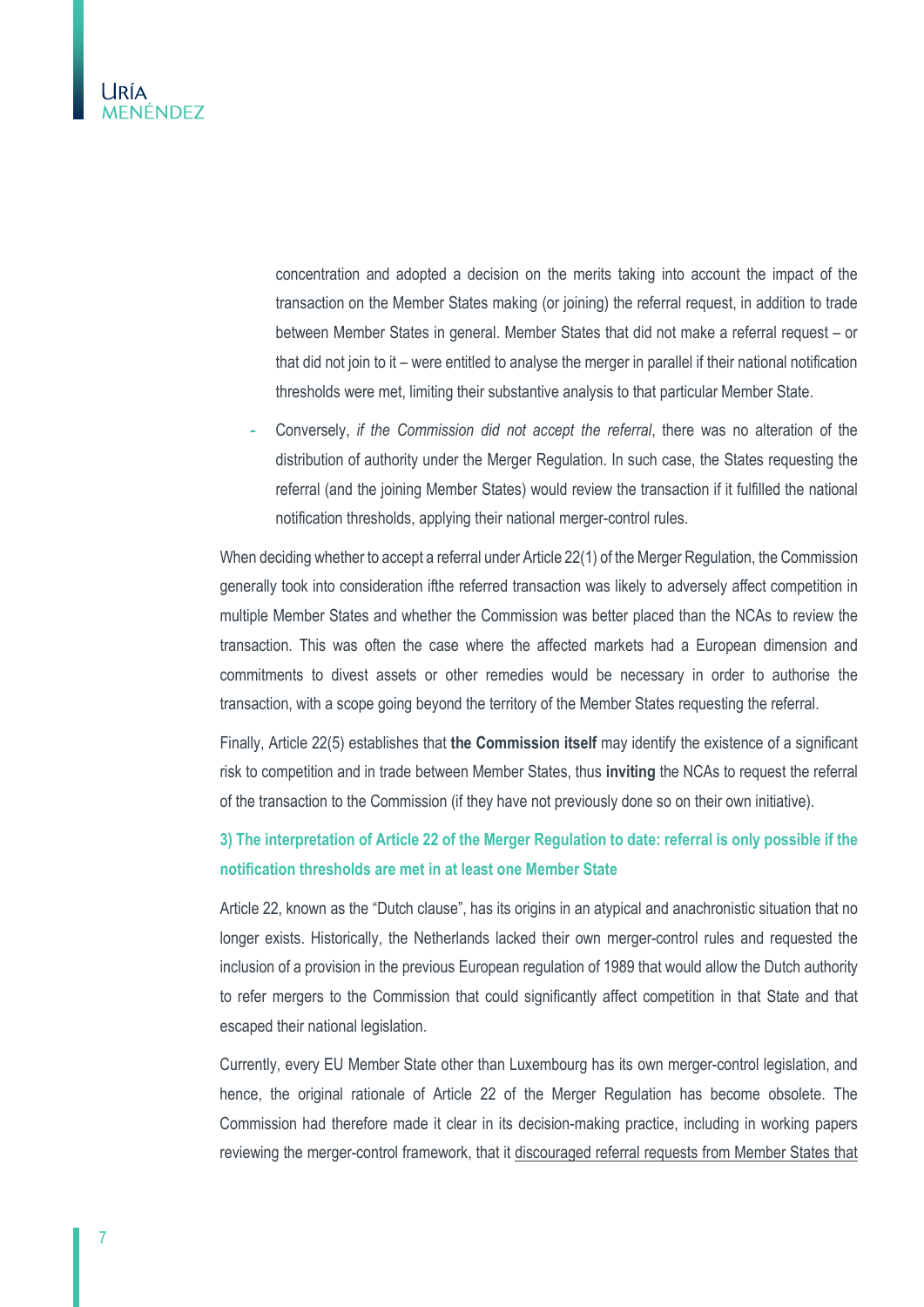lacked jurisdiction over the case. In practice, this meant that if the transaction did not meet the notification thresholds in the State requesting the referral of the case, the Commission would not grant the request. Consequently**, if the transaction did not meet the notification thresholds in any Member State, the transaction was not in practice subject to any** *ex-ante* **or** *ex-post* **merger-control procedure**.

The logic behind the Commission's interpretation of Article 22 of the Regulation was relatively clear: given the existence of merger-control rules in the Member States, which set their own mandatory notification thresholds, and the existence of mandatory notification thresholds to the Commission, it was expected that transactions that did not meet the European or national notification thresholds should not have a significant adverse impact on competition. Therefore, in such cases, transactions do not merit review by the Commission either pre or post-closing.

#### **4) Reasoning behind the Commission's recent interpretative change to Article 22 by virtue of the Guidance**

It is inherent to the scheme of distribution of authority and jurisdiction described in the preceding sections that, if at some point the Commission or the Member States considered specific types of "risky" transactions were escaping the Commission's control, the most desirable option, and which would have afforded greater legal certainty to market participants, would be to modify the national-notification thresholds to adapt them to current circumstances. In fact, this was the path taken by Germany and Austria a few years ago when they introduced transaction-value thresholds to capture high-risk concentrations in which the target's business model had not yet generated sufficient revenue to meet the traditional turnover thresholds. Therefore, the Commission was able to learn through the Article 22 referral mechanism about transactions in the digital sector such as *Apple/Shazam* (initially referred by Austria in 2018 and subsequently joined by six other national authorities) or in the biotech/pharma sector, such as *Johnson & Johnson/Tachosil* (referred to the Commission in 2019 by the German authority, with five other Member States' national authorities joining the referral request).

Another option would be for the Commission to modify the thresholds of the Merger Regulation and establish clear criteria for notification and prior authorisation in order to capture the transactions that it considers most dangerous and that are currently beyond its reviewing powers, thereby respecting the principle of legal certainty. Indeed, this possibility was recently raised; however, after considering various alternatives, the Commission opted for a different approach, allowing it to achieve the same objective with heightened flexibility, discretion and, most importantly, without requiring a legislative amendment.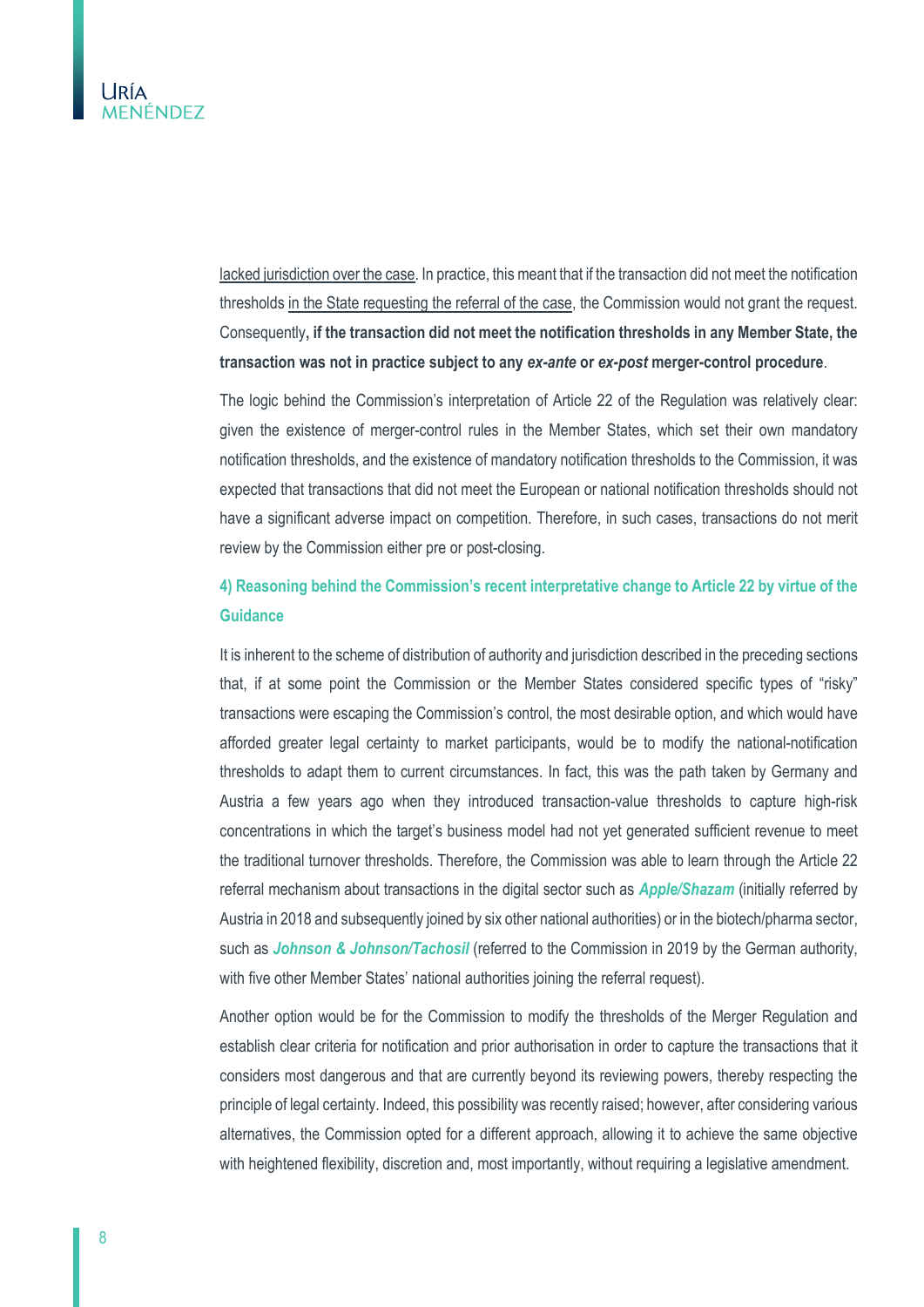

This option consists of **reinterpreting** Article 22 of the Merger Regulation through Guidance, **encouraging Member States to refer** transactions to the Commission that do not meet national or European notification thresholds when it considers that they may affect trade between Member States and generate significant risks to effective competition.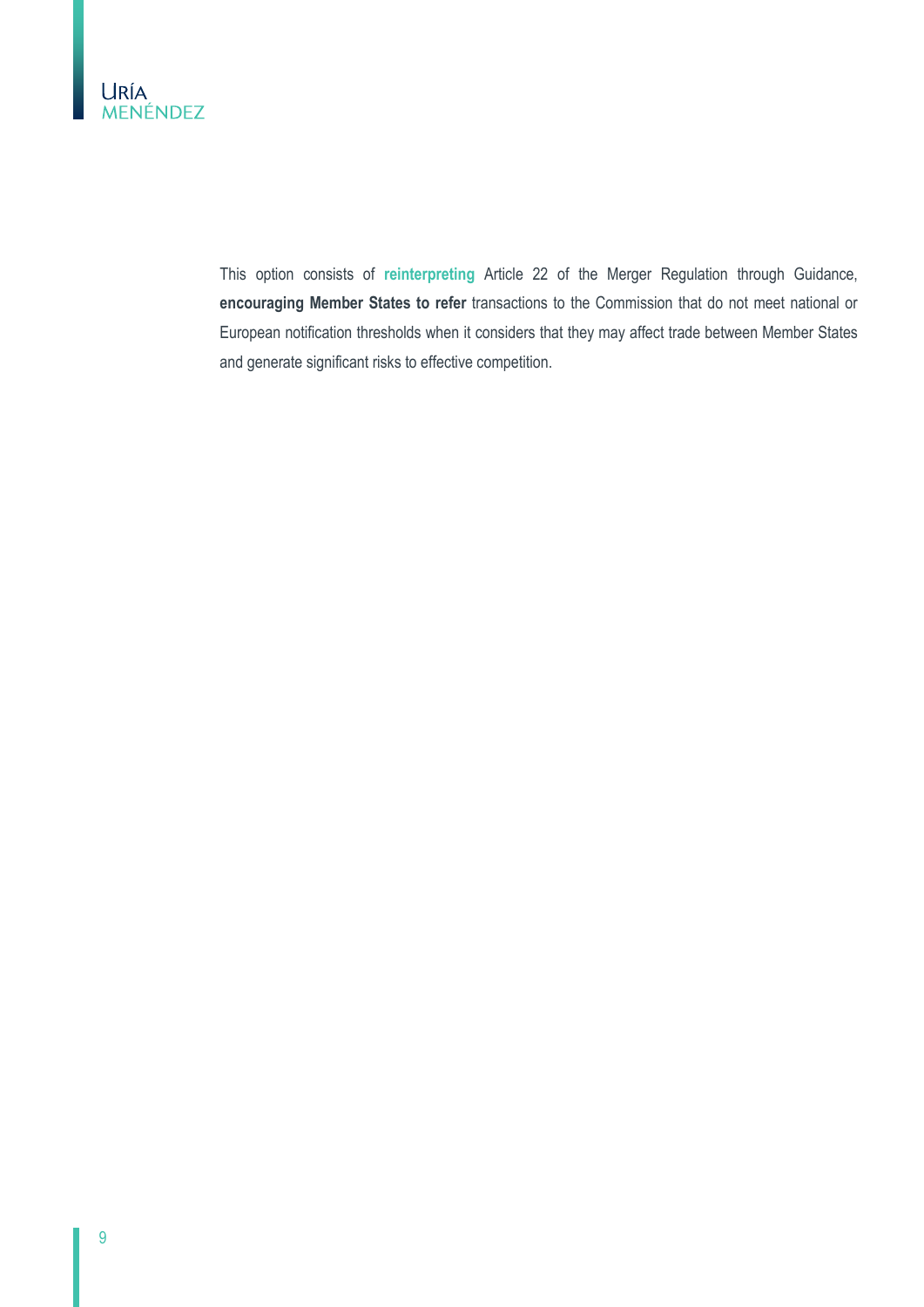

# <span id="page-9-0"></span>The European Commission's new approach to the referral of transactions

#### **1) Main goal: capturing "killer acquisitions"**

The Commission's new policy enshrined in the Guidance, which reinterprets the mechanism for referring transactions to the Commission under Article 22 of the Merger Regulation, is the result of a deliberation process that has been underway for at least a year and seeks to remedy a shortcoming of the current system of notification thresholds.

As announced at the end of last year by the European Commissioner for Competition, **Margrethe Vestager**, this change in approach is in response to the Commission's concern about the lack of the submission of "killer acquisitions" to review, which generally do not meet European or national notification thresholds.

Killer acquisitions are transactions in which a company, usually a large one, acquires or absorbs a highly promising player with nominal turnover with the aim of eliminating a future competitive threat. The acquisition results in the dismantling of the competitor's (actual or potential) business or its inclusion in the acquirer's product portfolio, thereby ceasing to be a significant potential competitor for the acquirer.

According to the Guidance, the Commission will henceforth actively encourage requests for the referral of specific concentrations that, despite not meeting European or national notification thresholds, nevertheless meet the requirements of Article 22(1) of the Merger Regulation. The use of this provision by NCAs will be encouraged through two mechanisms:

- **(i) the Commission will begin to accept referral requests** made by Member States **even if they lack original jurisdiction over the concentration** given that the national notification thresholds are not met; and
- **(ii)** the use of **Article 22(5) of the Merger Regulation will be reactivated**, and thus**, the**  Commission itself – either *ex officio* or in response to a complaint from a third party – will invite Member States to request the referral of the case to the Commission for its review of the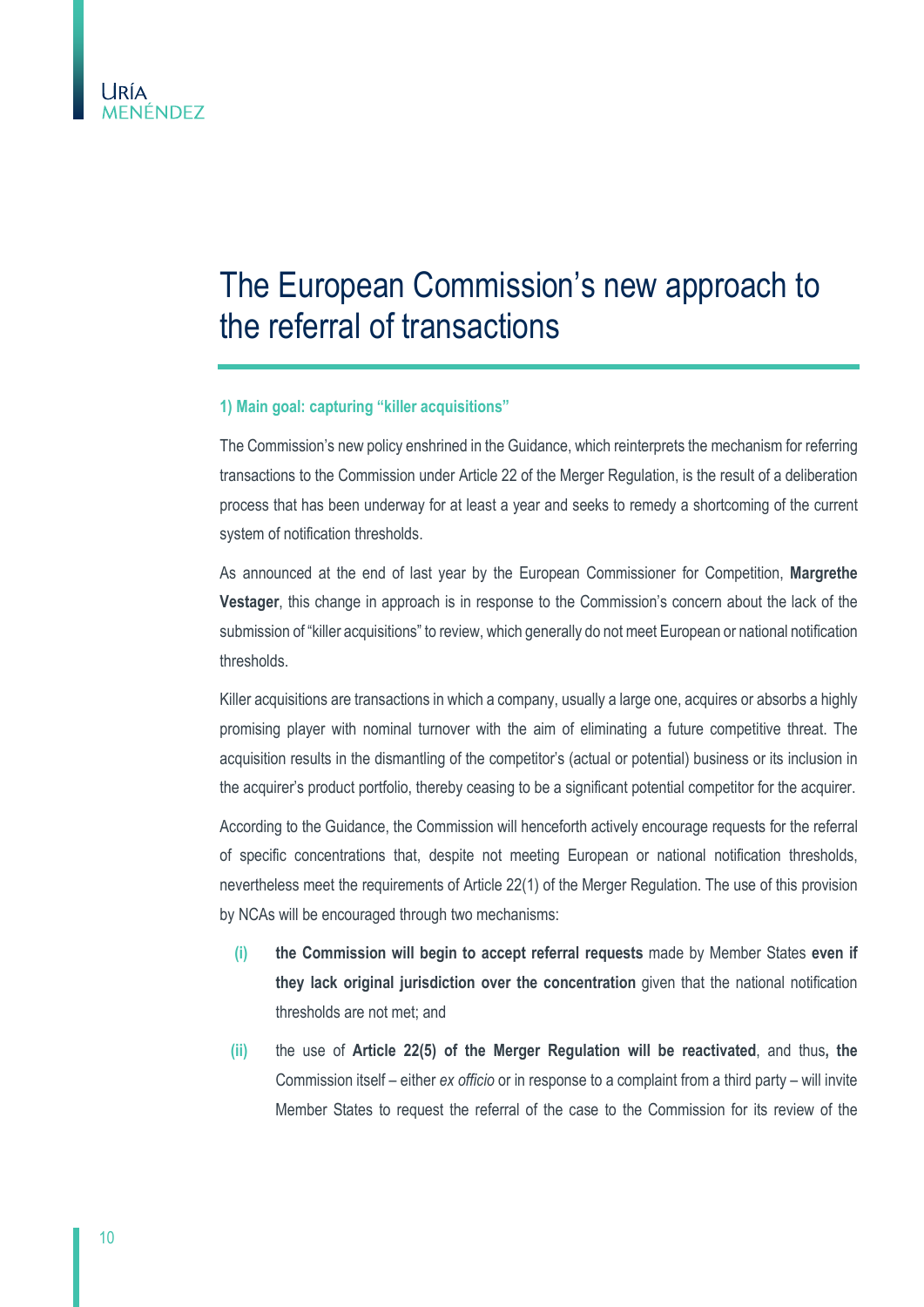

concentration. This possibility exists even if the Member State lacks jurisdiction to review the transaction under its domestic law or the transaction has already been implemented.

**2) Requirements for the referral of the concentration to the Commission pursuant to the Guidance**

Article 22 of the Merger Regulation establishes two requirements for Member States to be entitled to refer a concentration to the Commission.

- **(i)** The concentration **affects trade between Member States**. The transaction meets this requirement if it could potentially have some discernible influence on the pattern of trade between Member States. According to the Guidance, in order to assess this requirement, the Commission will study the location of (potential) clients, the availability and offering of the products or services at stake, the collection of data in several Member States or the development and implementation of R&D projects whose results – including intellectual property rights – may, if successful, be commercialised in multiple Member States.
- **(ii)** The concentration **threatens to significantly affect competition** within the territory of the Member State or States making the request. The requesting Member State must demonstrate, based on a preliminary analysis that takes into consideration *prima facie* evidence, that there exists a real risk that the transaction may have a significant adverse impact on competition. The Commission will essentially assess whether the transaction creates or strengthens the dominant position of one of the undertakings concerned; eliminates an important competitive force, including a recent or future entrant or the merger between two important innovators; or reduces the competitors' ability or incentives to compete.

**The novelty of the Guidance is that it introduces a number of factors – not included in Article 22 of the Merger Regulation –** to guide the decision-making of the Member States requesting the referral to the Commission, as well as the Commission's answer in response to the request.

Specifically, the Commission indicates that it would be appropriate to refer cases in which the turnover of at least one of the companies involved does not reflect its current or future competitive potential. This would include cases where the absorbed undertaking: *(i)* is a start-up or recent entrant with significant competitive potential that has yet to develop or implement a business model generating significant revenues; *(ii)* is an important innovator; *(iii)* is an actual or potentially important competitive force; *(iv)* has access to competitively significant assets (e.g. raw materials, infrastructure, data, intellectual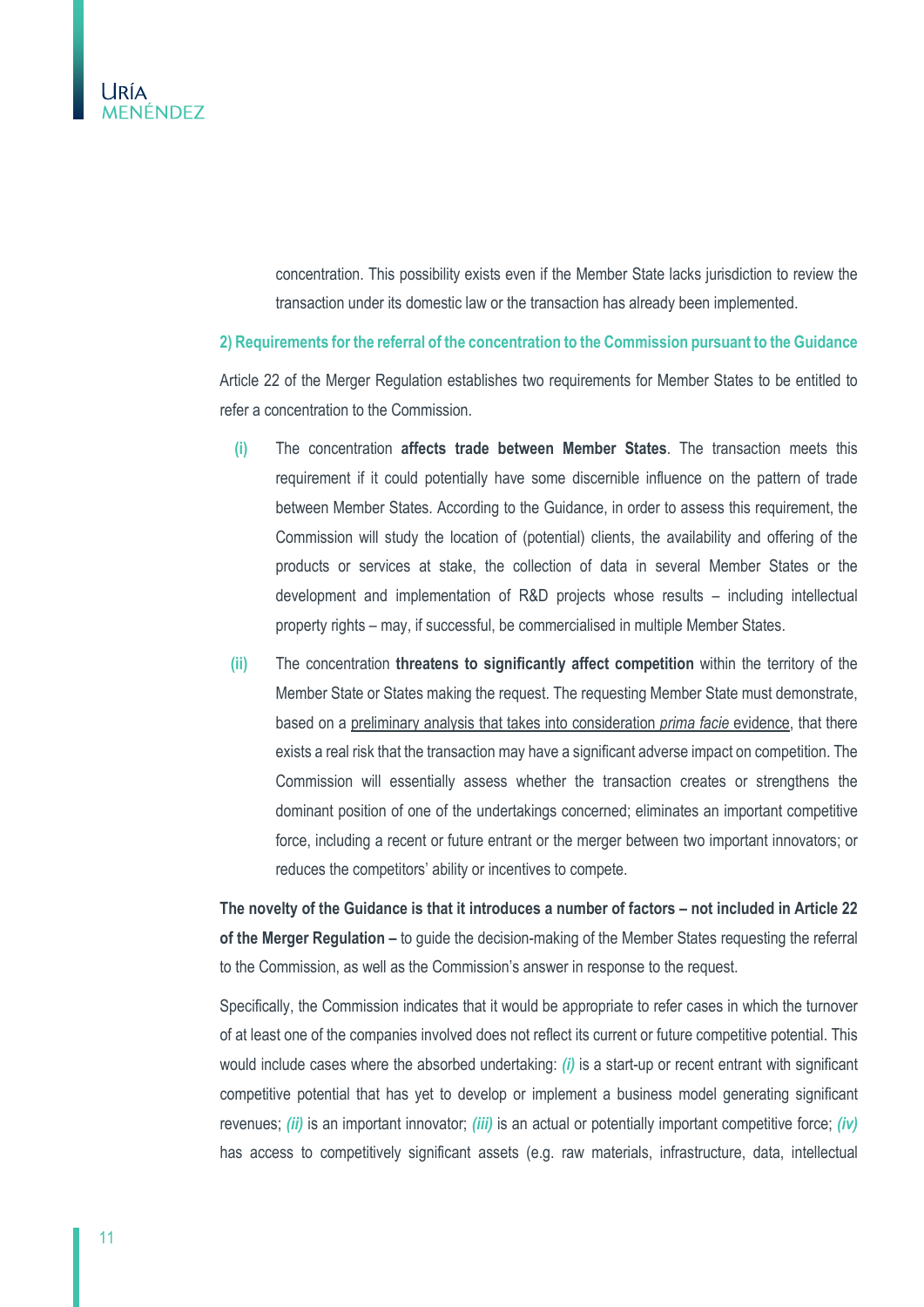

property rights); and *(v)* provides products or services that are key inputs/components for other industries. In its assessment, the Commission may also take into account whether the value of the consideration received by the seller is particularly high compared to the target's current turnover.

Although the Guidance clarifies that the above list is not limited to any specific economic sector, the Commission's attention is actually focused on the digital economy and the **biotech/pharma sector.** While these are undoubtedly the most sensitive sectors at the moment, there is no guarantee that the Commission's focus will not in the future turn to other economic sectors or that the characteristics of a specific transaction will sufficiently attract its attention to request a referral.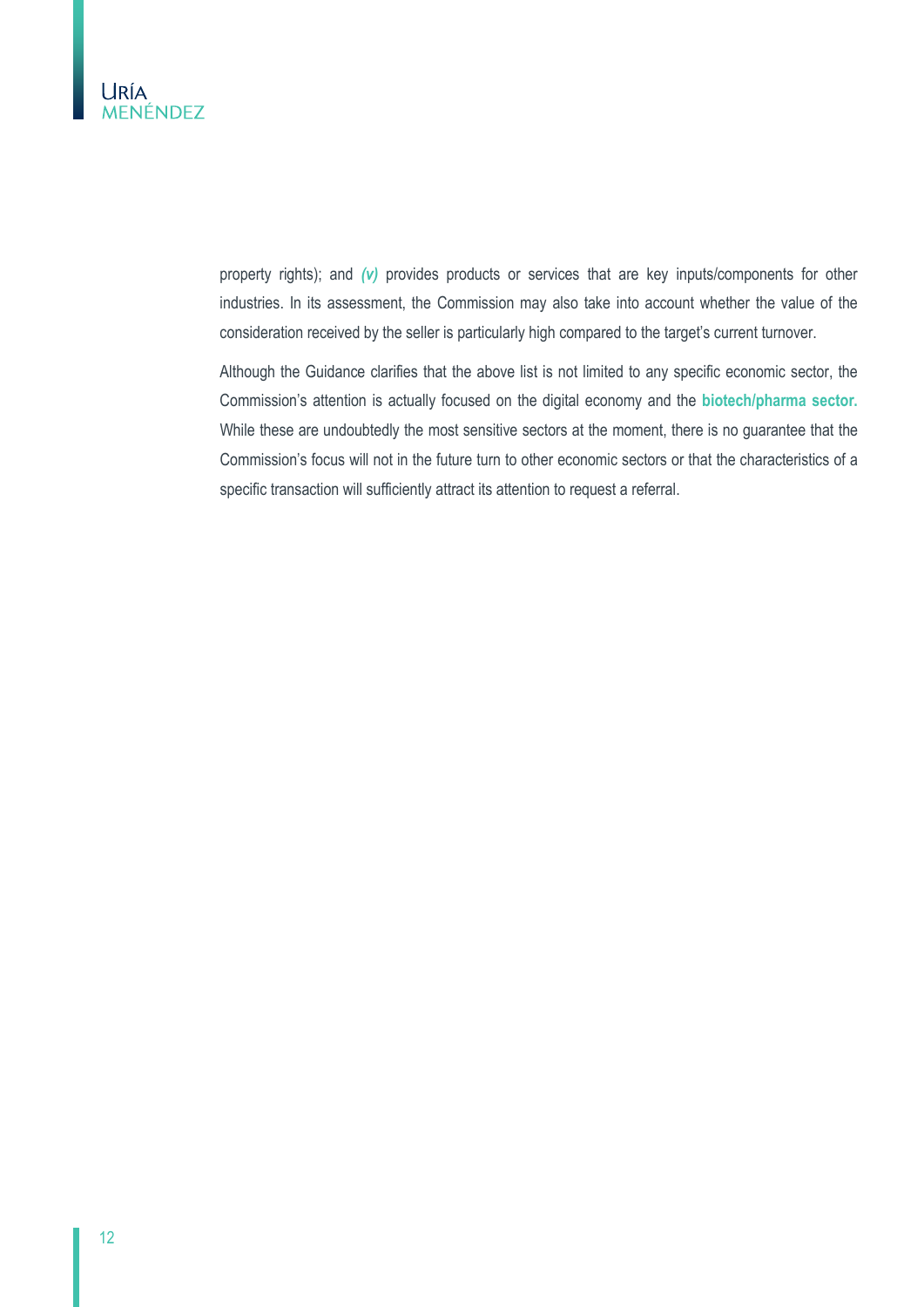### <span id="page-12-0"></span>Procedural aspects

According to Article 22 of the Merger Regulation, **Member States must request the referral** of a concentration at most **within 15 working days** of the date on which the concentration was notified to the Member State in which the notification thresholds were met or, if no notification is required under its domestic competition rules, when it is otherwise "**made known**" **to the Member State concerned**.

The Guidance, in line with the previous Commission communication on the application of Article 22 of the Merger Regulation, clarifies that "made known" implies that the requesting Member State has sufficient information to make a preliminary assessment of the transaction as to verify whether it meets the criteria for making a referral according to Article 22(1) of the Merger Regulation. In practice, this implies that the moment at which **a transaction is** "**made known**" **to a Member State does not necessarily coincide with the moment that the NCA becomes aware of the existence of a transaction** (for instance, through press releases or public information regarding the transactional parties entering into an agreement). A transaction is "made known" when the competition authority has been able to analyse in some detail – even if preliminary – the competitive risks of the transaction and has the information to make such analysis.

**Neither the Guidance nor previous Commission communications establish a specific deadline** for the authority to decide whether it has sufficient information to be able to analyse whether the criteria of Article 22(1) are met in order to make a referral request to the Commission. This increases legal uncertainty and will most likely result in future litigation, especially if the NCAs or the Commission accept a broad interpretation. The fact that the Commission or NCAs previously accepted a broad interpretation of "made known" affected legal certainty and altered the time limits for authorising a transaction, but certainly less than following the adoption of the Guidance. Parties previously knew that they had to notify a transaction to the Member State requesting the referral prior to its implementation. Currently, however, even if the notification thresholds are not met and the parties did not intend to be subject to a mergercontrol procedure, they may find themselves involved in a referral to the Commission leading to a merger-control proceedings initiated many months after the transaction was signed (or even executed, as addressed below).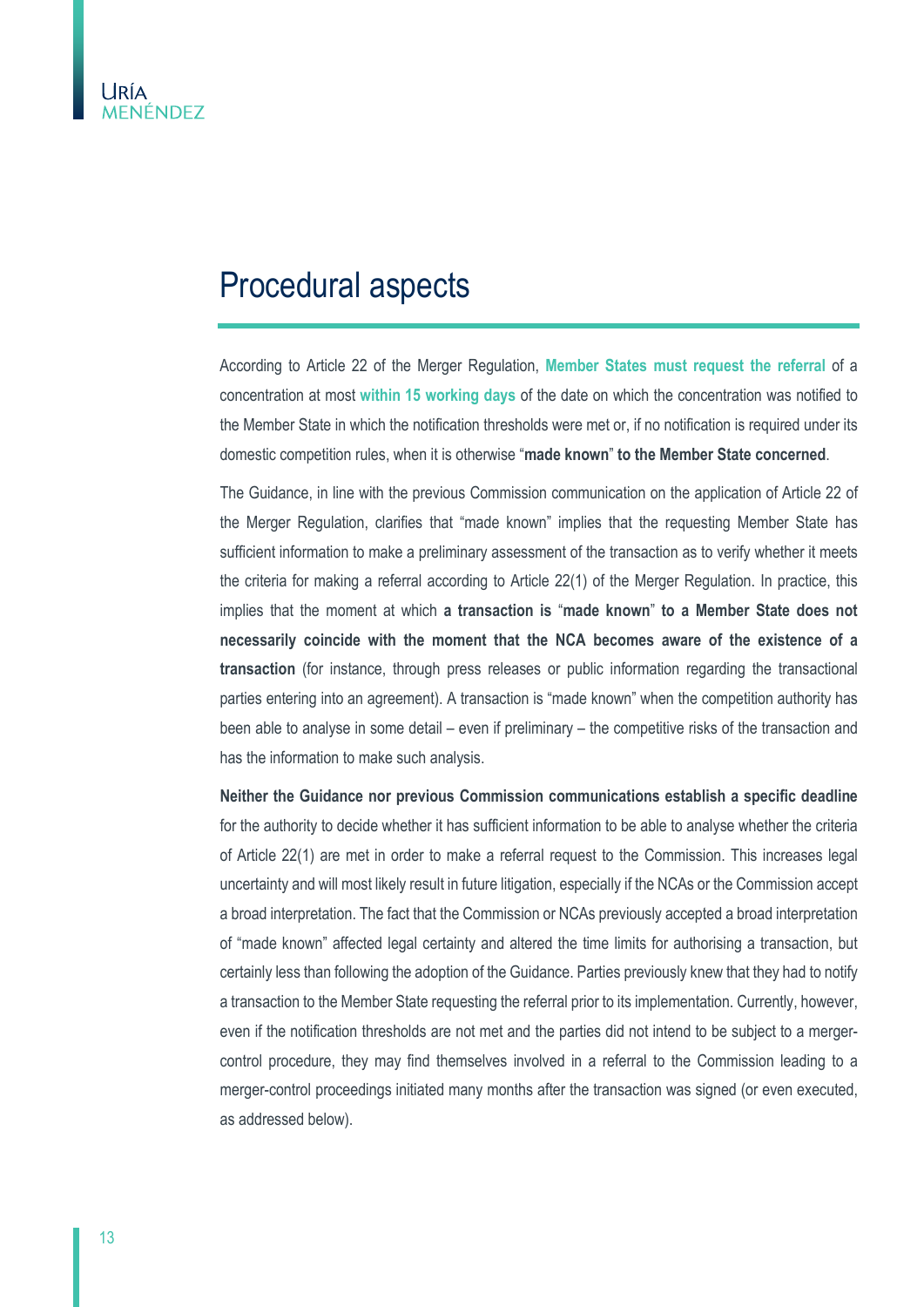

According to the Guidance, if a Member State, once a transaction has been "made known" to it, considers the possibility of requesting a referral of the case to the Commission, it must immediately inform the parties. At that point, an obligation to suspend the implementation of the concentration (if it has not yet been implemented) does not yet arise. However, once the referral request is made to the Commission, **the Commission must inform without delay** – although no specific deadline is provided – the NCAs and the undertakings concerned, which, as from that moment, **become subject to the obligation to suspend the implementation of the concentration** under Article 7 of the Merger Regulation (the "standstill obligation"). Other Member States may join the referral request within 15 working days of being informed by the Commission.

Once the previous term has expired, the Commission has 10 working days to **decide whether to accept or reject the referral**. If the Commission does not make a decision within that period, it will be deemed to have adopted a decision to examine the concentration in accordance with the request.

Additionally, and as previously stated, Article 22(5) of the Merger Regulation allows the Commission to invite Member States to request a referral regarding a concentration that the Commission considers fulfils the criteria under paragraph one of Article 22. It is worth noting that neither Article 22 of the Merger Regulation nor the Guidance establishes an exact term for the Commission to invite Member States to make a referral request. This will undoubtedly be a source of divergence and debate if the Commission proposes an expansive interpretation of "made known".

Finally, the Guidance notes that, although a referral is subject to the time limits set out in Article 22, the **fact that a transaction has already been implemented does not prevent a Member State from making a referral request**. In principle, the Commission will take into account the time elapsed since the closing of the transaction and will be more reluctant to accept referral requests involving transactions where more than six months have elapsed since their execution. However, where the closing of the transaction is publicly known, this six-month period would, in principle, start to run from the time when material facts about the transaction have been made public in the European Union, **although the Commission does not rule out the possibility of accepting referral requests in exceptional circumstances even after these periods have elapsed**.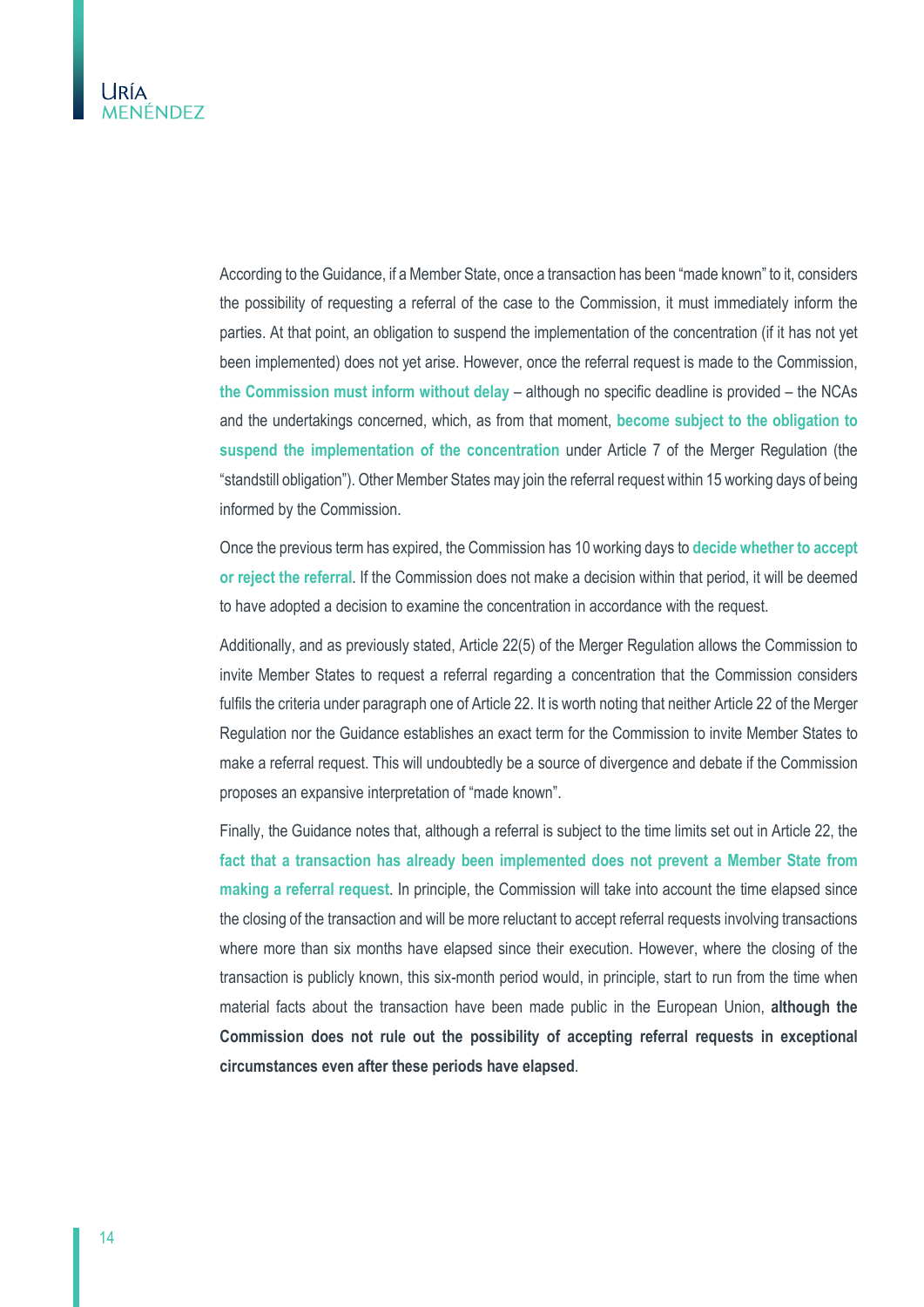## <span id="page-14-0"></span>Practical implications

The practical implications of the Commission's new policy in relation to the referral mechanism for transactions that **do not meet the European or national notification thresholds of the Member States** are of the utmost importance for market participants:

**Legal uncertainty**: The Guidance constitutes a *de facto* extension of the Commission's merger-control regime. The fact that a transaction does not meet the notification thresholds in any European jurisdiction does not imply, as it previously did, that it cannot be scrutinised by the Commission. Consequently, the **competition analysis can no longer be limited to verifying whether the mandatory notification thresholds of the Member State or the Commission are met**. It is essential to correctly identify transactions with a higher risk of referral and to examine in such cases, even preliminarily, the transaction's foreseeable impact on effective competition.

**Drafting of contracts and calendar of the transaction**: The fact that a transaction is at risk of being referred may in some cases require the inclusion of conditions precedent in the contracts, management clauses as well as the assumption of the risks arising from a potential notification to the Commission as a result of a referral, as well as changes to the initially planned calendar for closing or even the longstop date. It should be taken into consideration, on the one hand, that the process of referring a transaction to the Commission is lengthy – as explained in the previous section – and, on the other hand, that the time limits under Article 22 of the Merger Regulation can be considerably extended if the Commission adopts a flexible interpretation in connection with the determination of when a transaction has been "made known" to a competition authority.

**Merger review of transactions post-closing**: The Guidance clearly states that the fact that a transaction has already been closed does not preclude a Member State from requesting a referral. The risk of review by the Commission, even if the European and national notification thresholds are not met, may – as expressly indicated in the Guidance – extend up to six months after the closing of the transaction (or longer if the transaction was not publicly announced). Moreover, the Commission clarifies that, in exceptional situations, a referral may also be admitted even later in view of, for example, the magnitude of the potential competition concerns and the potential detrimental effect on consumers. In any case, the obligation to suspend the implementation of the transaction pending clearance by the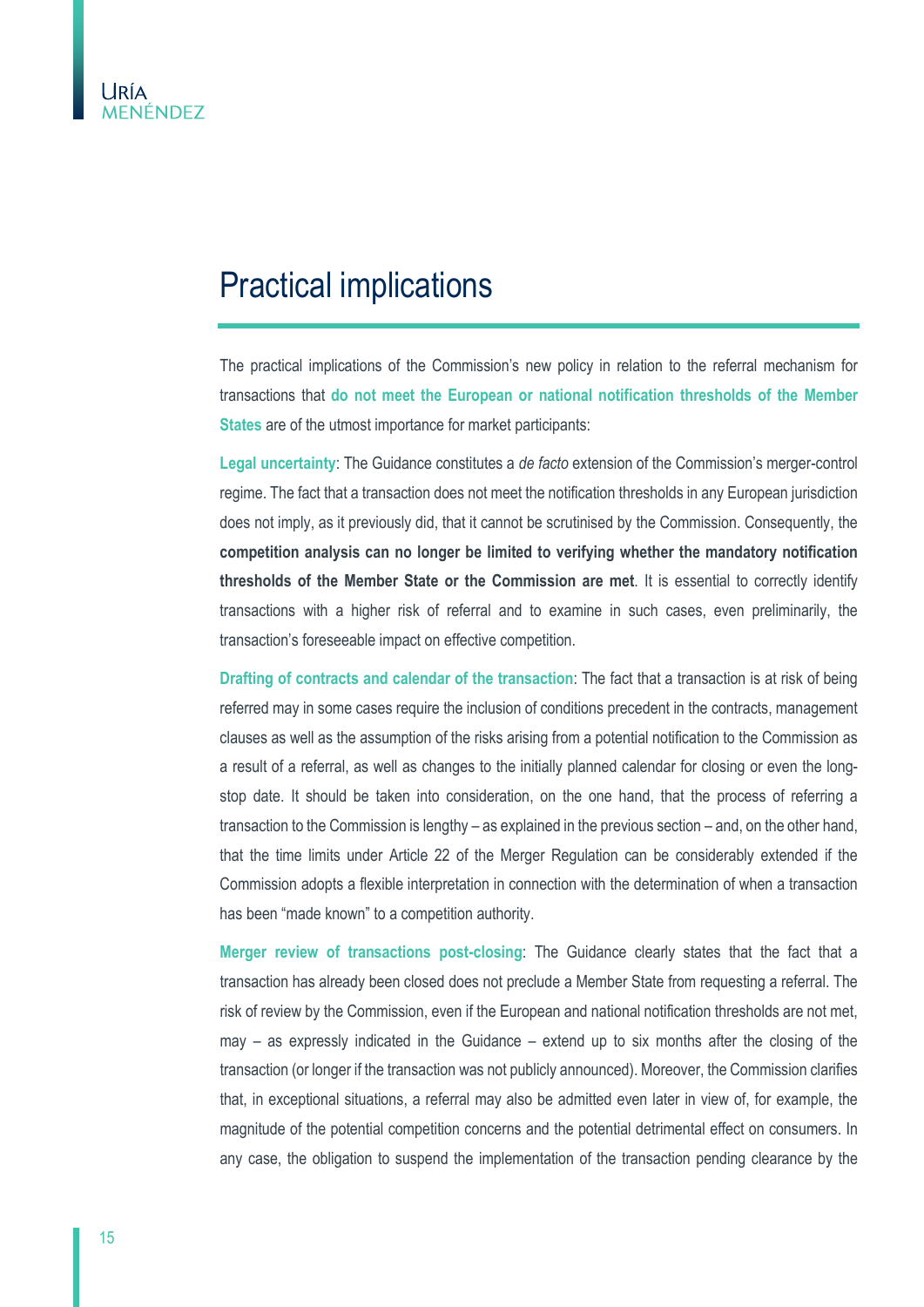

competent authority only applies to the extent that the concentration has not been implemented as at the date on which the Commission informs the undertakings concerned that a referral request has been made. If the standstill obligation is breached in such a case, the parties are subject to the risk of significant fines for gun jumping. The standstill obligation ceases if the Commission subsequently decides not to examine the concentration.

**Increase of the administrative burden for the undertakings concerned**: Following the publication of the Guidance, the fact that a transaction does not meet the notification thresholds in EU jurisdictions is not a sufficient guarantee that it will not be scrutinised by the Commission. In order to rule out the risk of referral and the corresponding impact on the transaction's timing, the corresponding companies may submit a consultation to the Commission and/or verify that no national authority intends to make a referral request. In fact, the Guidance itself calls for the parties to voluntarily inform the Commission prior to the implementation of the transaction, providing all the information necessary for the Commission to carry out a preliminary analysis and to assess whether the referral mechanism should be activated. Strictly speaking, this would not be a formal notification of the concentration, but rather an informal communication mechanism, whereby the Commission undertakes to give the parties "an early indication that it does not consider that their concentration would constitute a good candidate for a referral under Article 22 of the Merger Regulation".

**Third parties intervention**: The Guidance allows third parties to contact the Commission or the competition authorities of the Member States to inform them of the existence of a transaction that, in their view, could be a candidate for a referral. The third party must provide the competition authority with sufficient information to enable it to make a decision on the referral request. In any event, there is no obligation on the NCAs or the Commission to take action after being contacted by a third party.

**Litigation**: The significant discretion afforded to the Commission and the Member States to apply this new interpretation of Article 22 (even in sectors other than pharmaceuticals or the digital economy) and, consequently, the degree of legal uncertainty it generates will encourage litigation by market players in mergers and acquisitions. In fact, the US multinational Illumina is in the midst of a legal battle to stop the Commission's efforts – supported by France, Norway and the Netherlands – to review the acquisition of Grail, the multi-cancer early-detection start-up, even six months after the deal was announced. For the time being, both Illumina and Grail have appealed the French competition authority's decision to request the referral of the transaction to the Commission, as well as the Dutch competition authority's decision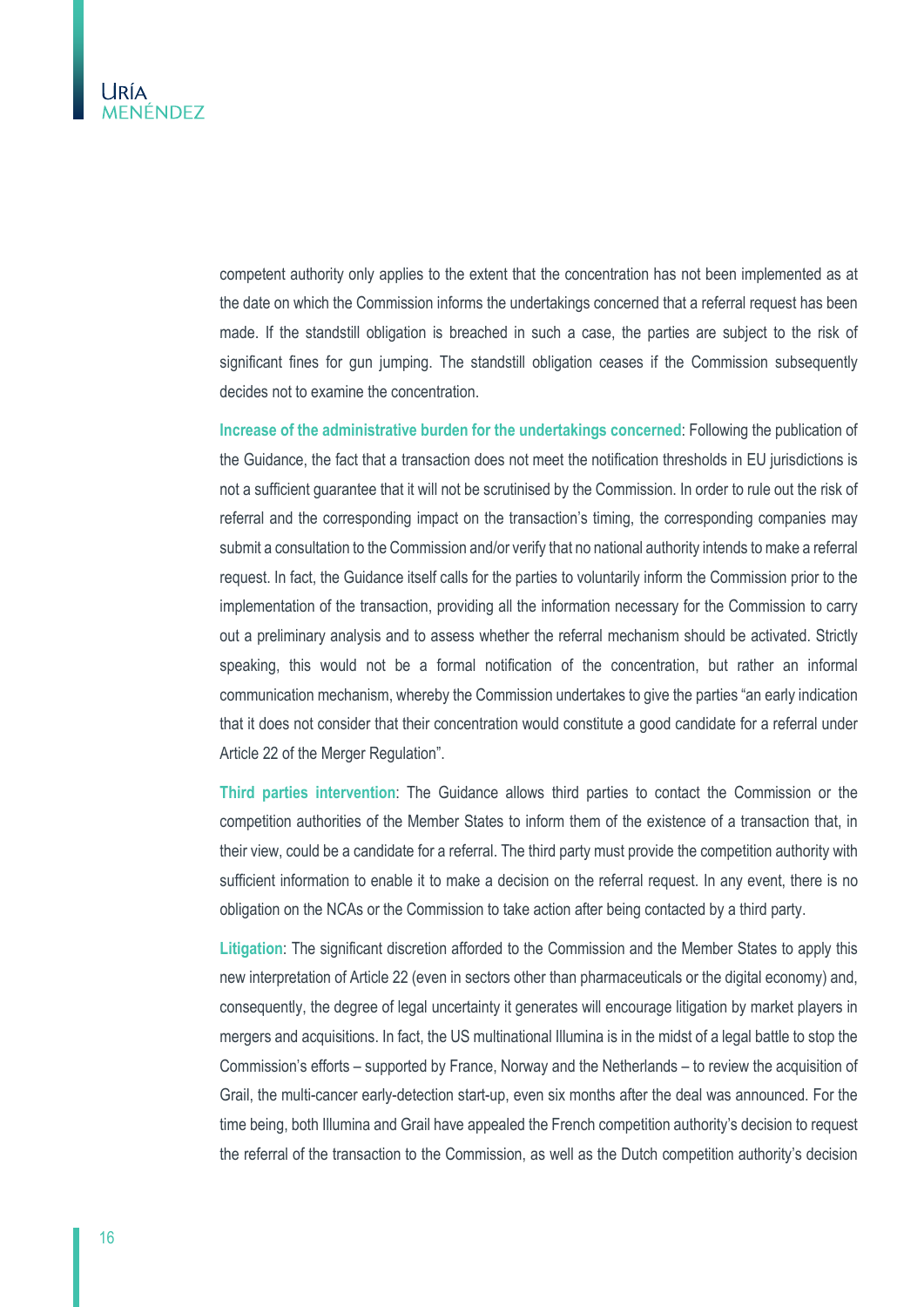

to join France's request. The corresponding domestic courts have dismissed the appeals and have held that the European courts should have jurisdiction to settle the dispute. In any case, the Commission has just accepted France's request for referral and Illumina will have to notify the acquisition of Grail to the European authority. It is notable that, in the case of Illumina and Grail, it was the Commission itself that invited the Member States to request the referral of the transaction, which had been publicly announced six months earlier and which did not meet any European notification threshold. The Commission's "invitation" occurred even prior to the publication of the Guidance.

**Increased scrutiny of the digital sector**: The Commission's new interpretation of the merger referral mechanism further increases scrutiny of the major players in the digital sector. With the entry into force of the Digital Markets Act, major technology companies will be obliged to inform the Commission of their planned mergers. Once these plans are known, the Commission's new policy will allow it to initiate the referral procedure for transactions that to considers potentially problematic, inviting Member States to refer transactions to Brussels even if they do not meet the European or national notification thresholds.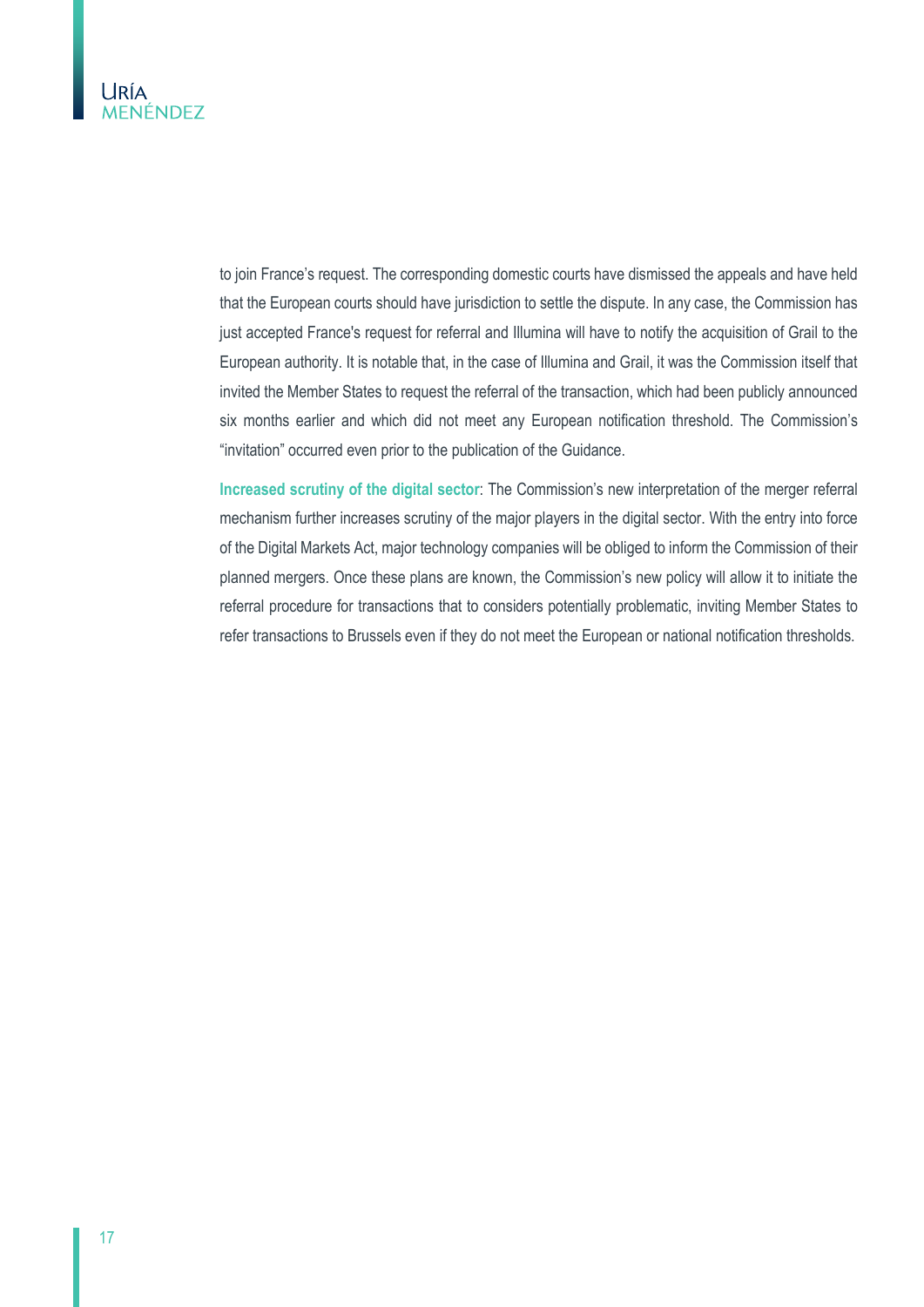

## <span id="page-17-0"></span>Contact lawyers





**Patricia Vidal Partner** +34 915 860 161 [patricia.vidal@uria.com](mailto:patricia.vidal@uria.com)

**Cristina Areces Associate** +34 915 860 161 [cristina.areces@uria.com](mailto:cristina.areces@uria.com)



**Alfonso Gutiérrez Partner** +34 915 860 657 [alfonso.gutierrez@uria.com](mailto:alfonso.gutierrez@uria.com)





**Antonio Guerra Partner** +34 915 860 753 [antonio.guerra@uria.com](mailto:antonio.guerra@uria.com)

**Edurne Navarro Partner** +32 2 639 6464 [edurne.navarro@uria.com](mailto:edurne.navarro@uria.com)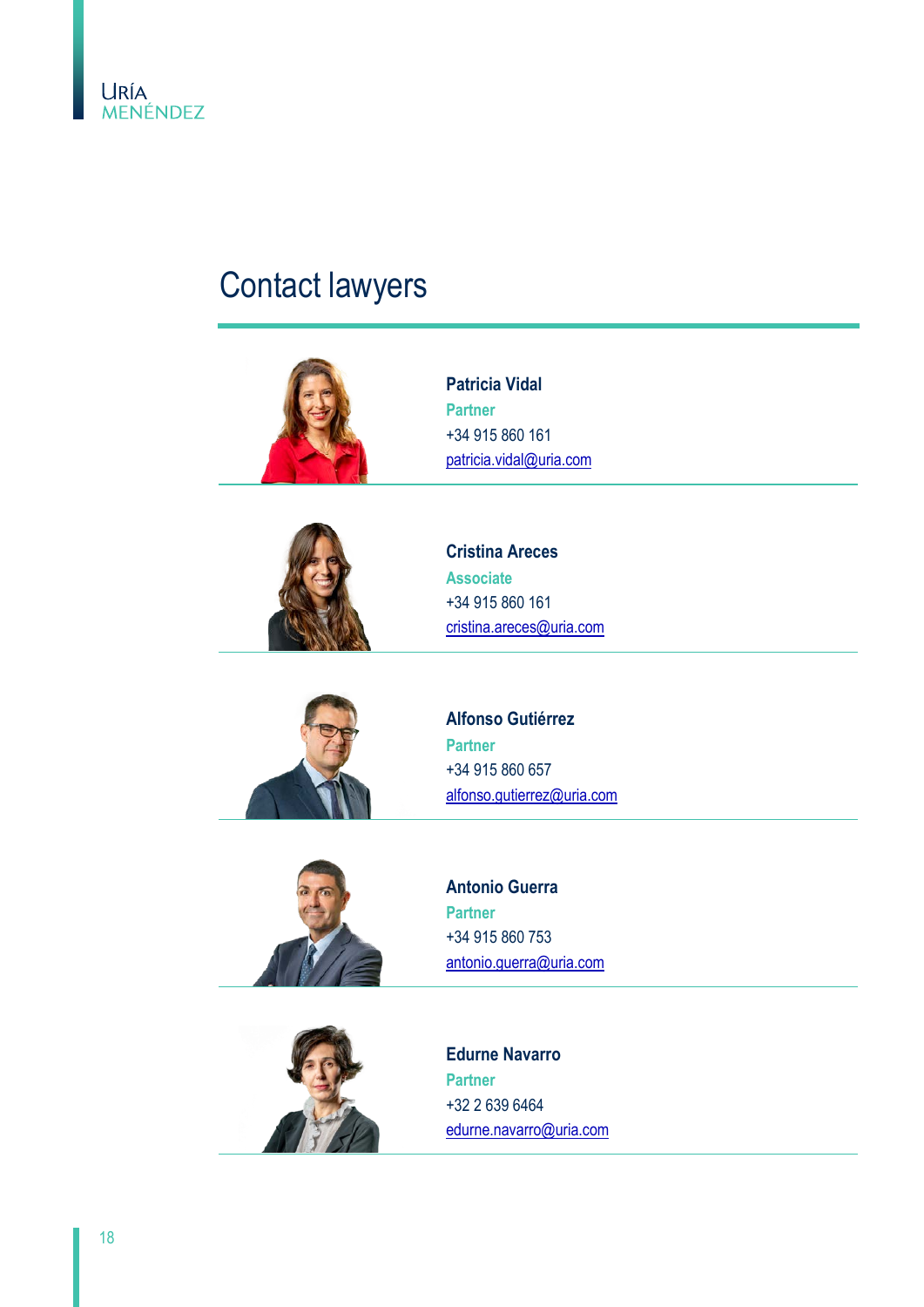



**Jaime Folguera Emeritus partner** +34 915 860 657 [jaime.folguera@uria.com](mailto:jaime.folguera@uria.com)



**Tomás Arranz Partner** +34 915 860 753 [tomas.arranz@uria.com](mailto:tomas.arranz@uria.com)